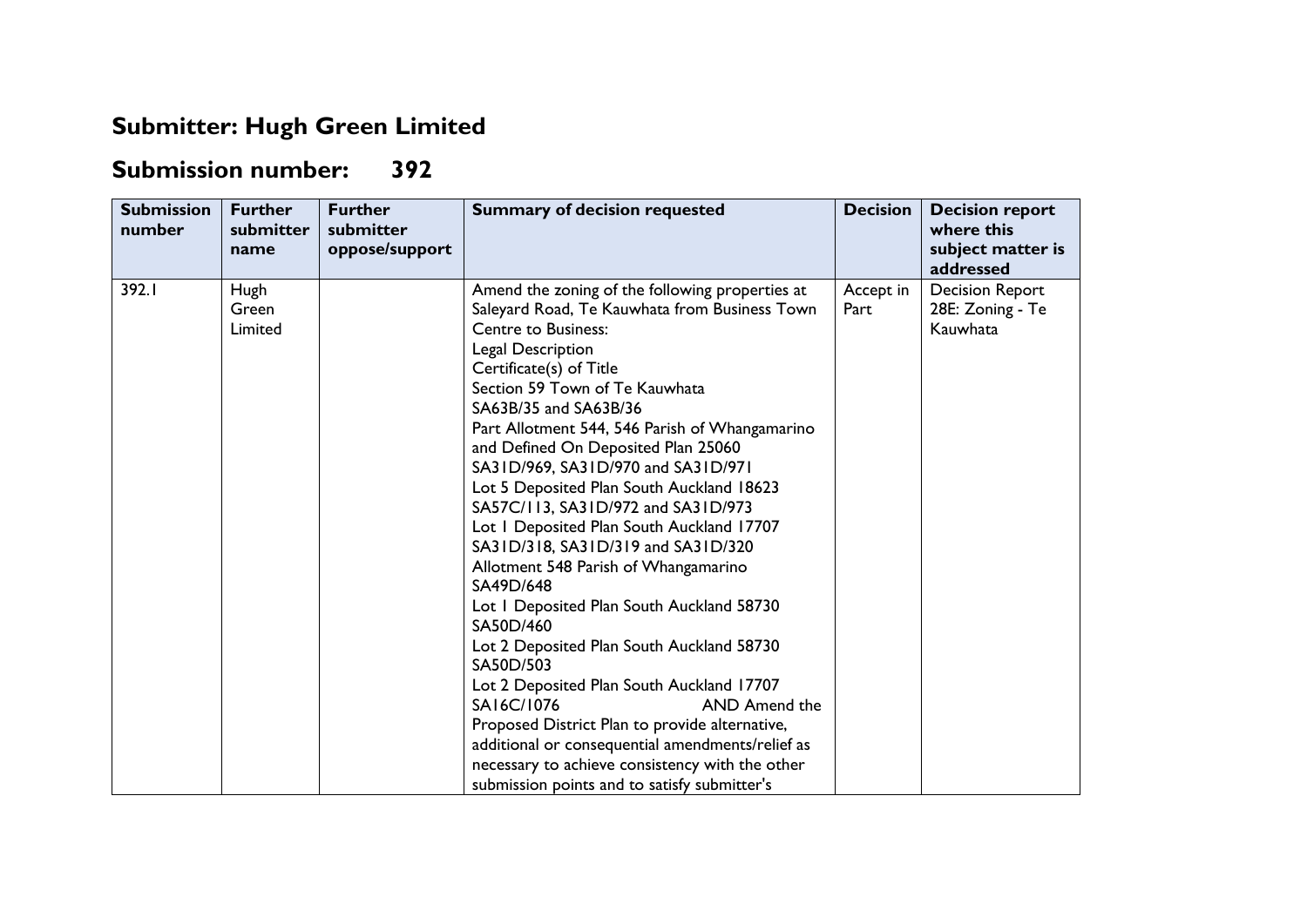| <b>Submission</b><br>number | <b>Further</b><br>submitter<br>name    | <b>Further</b><br>submitter<br>oppose/support | <b>Summary of decision requested</b>                                                                                                                                                                                                                                                                                                                                                                                                                                           | <b>Decision</b> | <b>Decision report</b><br>where this<br>subject matter is<br>addressed |
|-----------------------------|----------------------------------------|-----------------------------------------------|--------------------------------------------------------------------------------------------------------------------------------------------------------------------------------------------------------------------------------------------------------------------------------------------------------------------------------------------------------------------------------------------------------------------------------------------------------------------------------|-----------------|------------------------------------------------------------------------|
|                             |                                        |                                               | concerns or such alternative relief to satisfy the<br>concerns of the submitter.                                                                                                                                                                                                                                                                                                                                                                                               |                 |                                                                        |
| 392.2                       |                                        |                                               | Amend the activity-specific conditions for Rule<br>17.1.2 P4 Permitted activities, as follows: Located<br>above ground floor level nil. AND Amend the<br>Proposed District Plan to provide alternative,<br>additional or consequential amendments/relief as<br>necessary to achieve consistency with the other<br>submission points and to satisfy submitter's<br>concerns or such alternative relief to satisfy the<br>concerns of the submitter.                             | Reject          | Decision Report 20:<br><b>Business Zones</b>                           |
| FS1388.99                   | Mercury NZ<br>Limited for<br>Mercury E | Oppose                                        |                                                                                                                                                                                                                                                                                                                                                                                                                                                                                | Accept          |                                                                        |
| 392.3                       |                                        |                                               | Add "Retail activity" to Rule 17.1.2 Permitted<br>activities, as a separate activity to the wider-<br>defined "Commercial activity" (already a permitted<br>activity). AND Amend the Proposed District Plan<br>to provide alternative, additional or consequential<br>amendments/relief as necessary to achieve<br>consistency with the other submission points and<br>to satisfy submitter's concerns or such alternative<br>relief to satisfy the concerns of the submitter. | Reject          | Decision Report 20:<br><b>Business Zones</b>                           |
| FS1388.100                  | Mercury NZ<br>Limited for<br>Mercury E | Oppose                                        |                                                                                                                                                                                                                                                                                                                                                                                                                                                                                | Accept          |                                                                        |
| 392.4                       |                                        |                                               | Delete Rule 17.1.3 RD1 condition (a)(iii)<br>Restricted Discretionary Activities. AND Amend<br>the Proposed District Plan to provide alternative,<br>additional or consequential amendments/relief as<br>necessary to achieve consistency with the other                                                                                                                                                                                                                       | Accept          | Decision Report 20:<br><b>Business Zones</b>                           |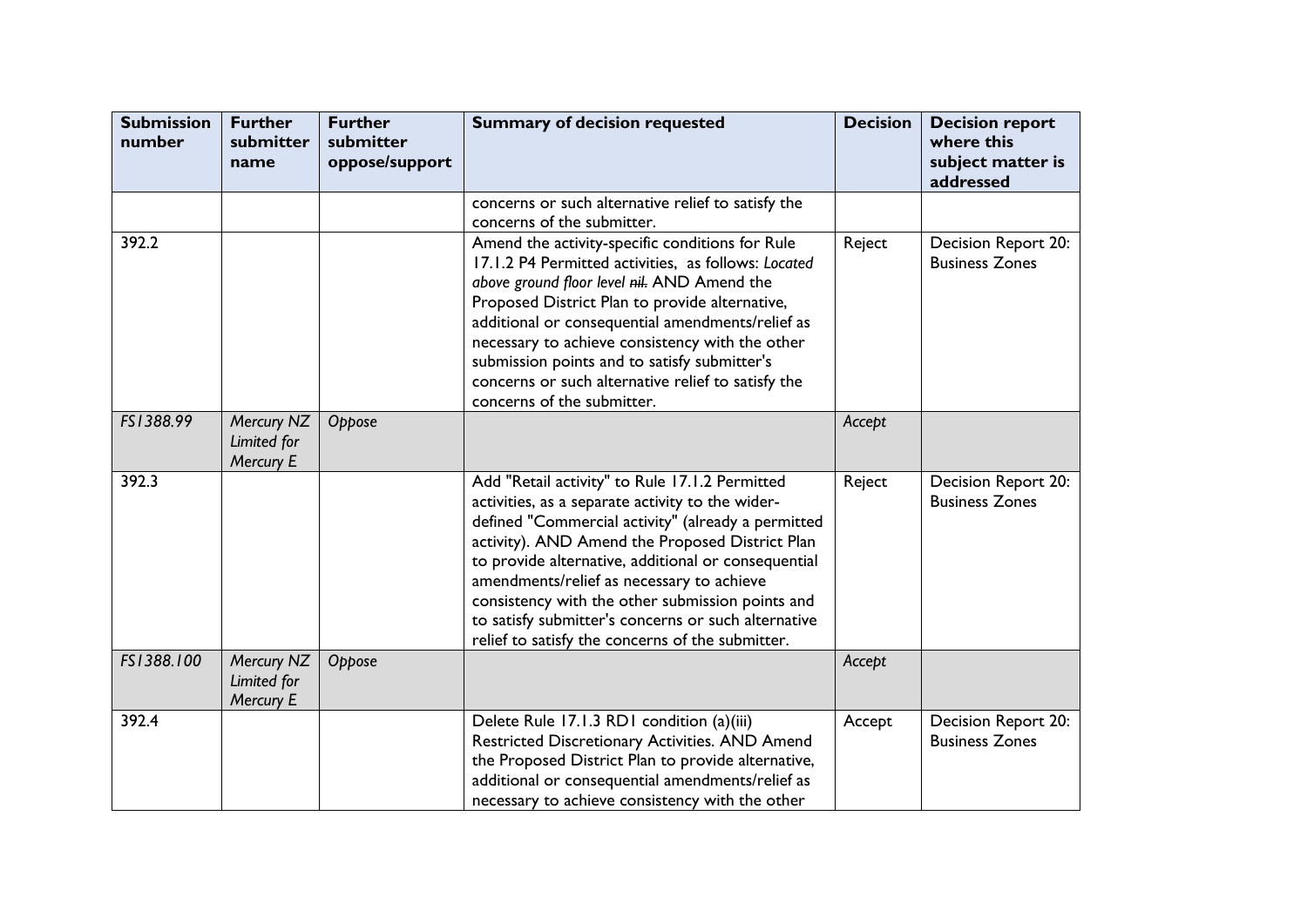| <b>Submission</b><br>number | <b>Further</b><br>submitter<br>name    | <b>Further</b><br>submitter<br>oppose/support | <b>Summary of decision requested</b>                                                                                                                                                                                                                                                                                                                        | <b>Decision</b> | <b>Decision report</b><br>where this<br>subject matter is<br>addressed |
|-----------------------------|----------------------------------------|-----------------------------------------------|-------------------------------------------------------------------------------------------------------------------------------------------------------------------------------------------------------------------------------------------------------------------------------------------------------------------------------------------------------------|-----------------|------------------------------------------------------------------------|
|                             |                                        |                                               | submission points and to satisfy submitter's<br>concerns or such alternative relief to satisfy the<br>concerns of the submitter.                                                                                                                                                                                                                            |                 |                                                                        |
| FS1388.101                  | Mercury NZ<br>Limited for<br>Mercury E | Oppose                                        |                                                                                                                                                                                                                                                                                                                                                             | Reject          |                                                                        |
| 392.5                       |                                        |                                               | Delete Rule 17.1.5 NC1 Non-Complying<br>Activities. AND Amend the Proposed District Plan<br>to provide alternative, additional or consequential<br>amendments/relief as necessary to achieve<br>consistency with the other submission points and<br>to satisfy submitter's concerns or such alternative<br>relief to satisfy the concerns of the submitter. | Accept          | Decision Report 20:<br><b>Business Zones</b>                           |
| FS1388.102                  | Mercury NZ<br>Limited for<br>Mercury E | Oppose                                        |                                                                                                                                                                                                                                                                                                                                                             | Reject          |                                                                        |
| 392.6                       |                                        |                                               | Delete Rule 17.1.5 NC2 Non-Complying<br>Activities. AND Amend the Proposed District Plan<br>to provide alternative, additional or consequential<br>amendments/relief as necessary to achieve<br>consistency with the other submission points and<br>to satisfy submitter's concerns or such alternative<br>relief to satisfy the concerns of the submitter. | Accept          | Decision Report 20:<br><b>Business Zones</b>                           |
| FS1388.103                  | Mercury NZ<br>Limited for<br>Mercury E | Oppose                                        |                                                                                                                                                                                                                                                                                                                                                             | Reject          |                                                                        |
| 392.7                       |                                        |                                               | Delete Rule 17.3.6 PI Condition (a)(i) Dwelling.<br>AND Amend the Proposed District Plan to<br>provide alternative, additional or consequential<br>amendments/relief as necessary to achieve<br>consistency with the other submission points and                                                                                                            | Reject          | Decision Report 20:<br><b>Business Zones</b>                           |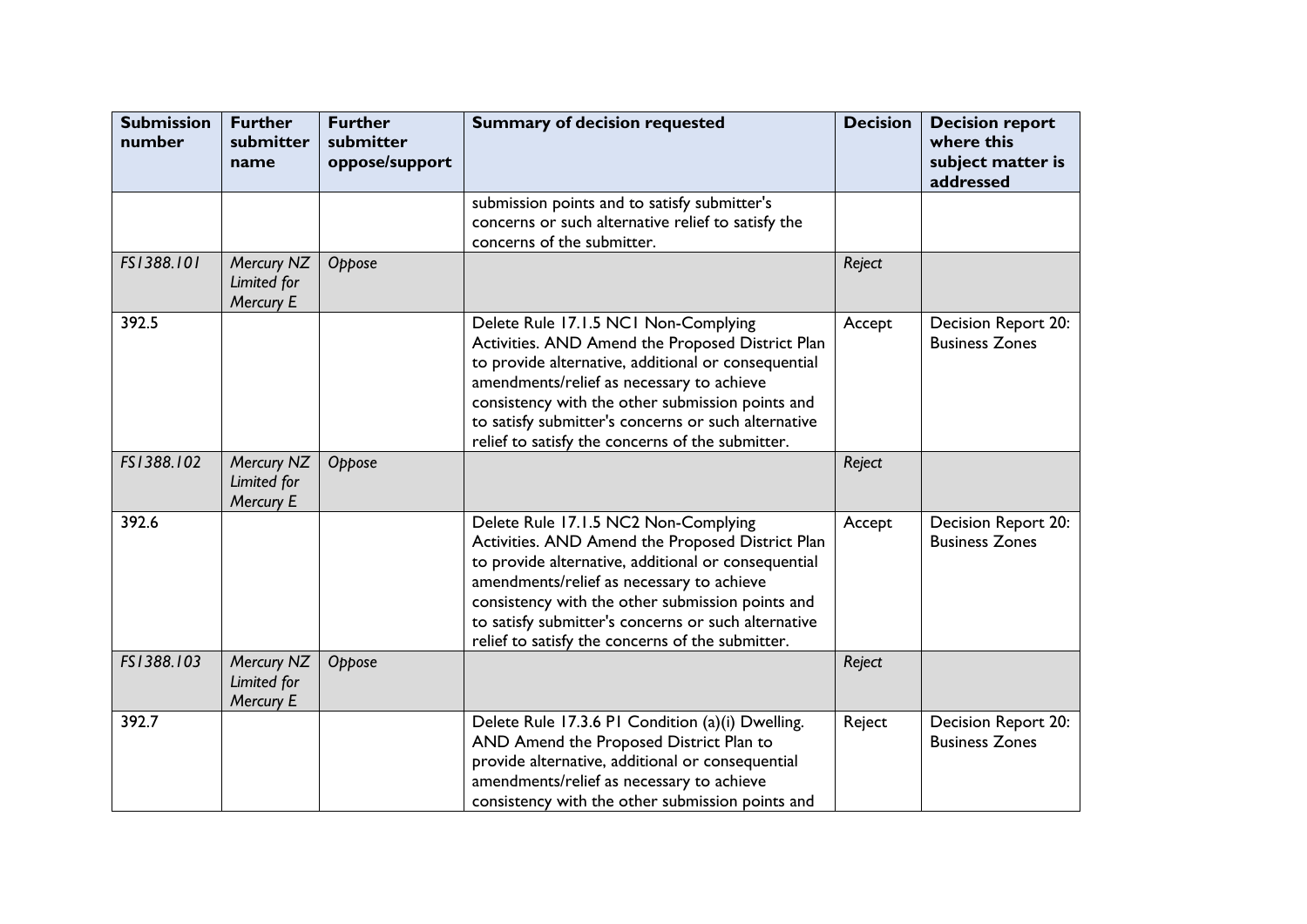| <b>Submission</b><br>number | <b>Further</b><br>submitter<br>name    | <b>Further</b><br>submitter<br>oppose/support | <b>Summary of decision requested</b>                                                                                                                                                                                                                                                                                                                                                                                                                                                                                     | <b>Decision</b> | <b>Decision report</b><br>where this<br>subject matter is<br>addressed |
|-----------------------------|----------------------------------------|-----------------------------------------------|--------------------------------------------------------------------------------------------------------------------------------------------------------------------------------------------------------------------------------------------------------------------------------------------------------------------------------------------------------------------------------------------------------------------------------------------------------------------------------------------------------------------------|-----------------|------------------------------------------------------------------------|
|                             |                                        |                                               | to satisfy submitter's concerns or such alternative<br>relief to satisfy the concerns of the submitter.                                                                                                                                                                                                                                                                                                                                                                                                                  |                 |                                                                        |
| FS1388.104                  | Mercury NZ<br>Limited for<br>Mercury E | Oppose                                        |                                                                                                                                                                                                                                                                                                                                                                                                                                                                                                                          | Accept          |                                                                        |
| 392.8                       |                                        |                                               | Delete Rule 17.3.6 NCI Dwelling AND Amend<br>Rule 17.3.6 D1 Dwelling, to apply to buildings not<br>complying with Rule 17.3.6 P1. AND Amend the<br>Proposed District Plan to provide alternative,<br>additional or consequential amendments/relief as<br>necessary to achieve consistency with the other<br>submission points and to satisfy submitter's<br>concerns or such alternative relief to satisfy the<br>concerns of the submitter.                                                                             | Accept          | Decision Report 20:<br><b>Business Zones</b>                           |
| FS1388.105                  | Mercury NZ<br>Limited for<br>Mercury E | Oppose                                        |                                                                                                                                                                                                                                                                                                                                                                                                                                                                                                                          | Reject          |                                                                        |
| 392.9                       |                                        |                                               | Amend the specific conditions for Rule 18.1.2 P2<br>Permitted activities, as follows: Located above<br>floor ground floor level if the site is subject to a<br>verandah line identified on the planning maps.<br>AND Amend the Proposed District Plan to<br>provide alternative, additional or consequential<br>amendments/relief as necessary to achieve<br>consistency with the other submission points and<br>to satisfy submitter's concerns or such alternative<br>relief to satisfy the concerns of the submitter. | Reject          | Decision Report 20:<br><b>Business Zones</b>                           |
| FS1388.106                  | Mercury NZ<br>Limited for<br>Mercury E | Oppose                                        |                                                                                                                                                                                                                                                                                                                                                                                                                                                                                                                          | Accept          |                                                                        |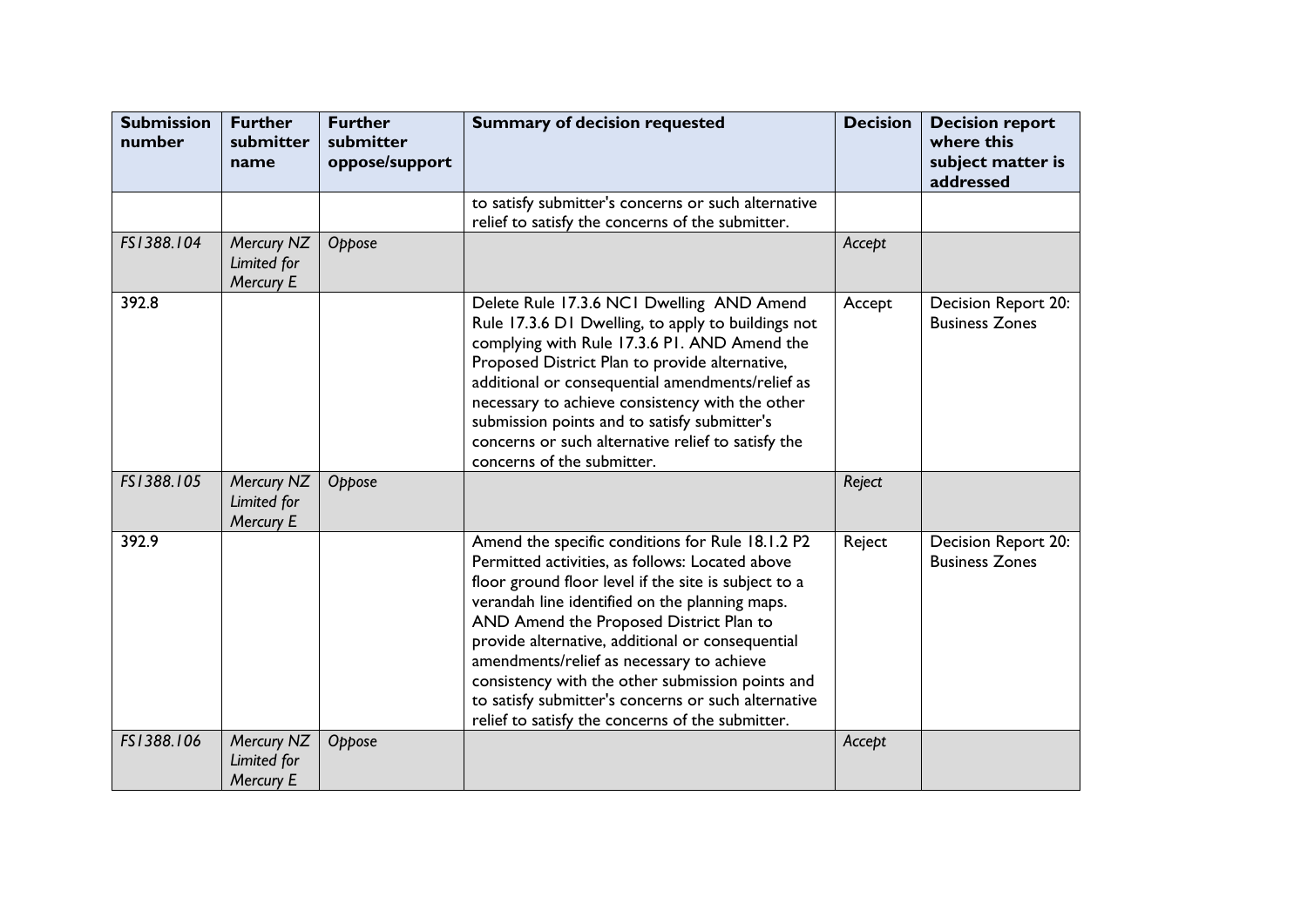| <b>Submission</b><br>number | <b>Further</b><br>submitter<br>name           | <b>Further</b><br>submitter<br>oppose/support | <b>Summary of decision requested</b>                                                                                                                                                                                                                                                                                                                                                                                                                                                           | <b>Decision</b> | <b>Decision report</b><br>where this<br>subject matter is<br>addressed |
|-----------------------------|-----------------------------------------------|-----------------------------------------------|------------------------------------------------------------------------------------------------------------------------------------------------------------------------------------------------------------------------------------------------------------------------------------------------------------------------------------------------------------------------------------------------------------------------------------------------------------------------------------------------|-----------------|------------------------------------------------------------------------|
| 392.10                      |                                               |                                               | Delete Rule 18.3.3 NCI Gross leasable floor area.<br>AND Amend the Proposed District Plan to<br>provide alternative, additional or consequential<br>amendments/relief as necessary to achieve<br>consistency with the other submission points and<br>to satisfy submitter's concerns or such alternative<br>relief to satisfy the concerns of the submitter.                                                                                                                                   | Accept          | Decision Report 20:<br><b>Business Zones</b>                           |
| 392.11                      |                                               |                                               | Amend Rule 18.3.8 (a)(i) Dwelling, as follows: The<br>dwelling must not be located at ground floor if the<br>site is subject to a verandah line identified on the<br>planning maps. AND Amend the Proposed District<br>Plan to provide alternative, additional or<br>consequential amendments/relief as necessary to<br>achieve consistency with the other submission<br>points and to satisfy submitter's concerns or such<br>alternative relief to satisfy the concerns of the<br>submitter. | Reject          | Decision Report 20:<br><b>Business Zones</b>                           |
| FS1388.107                  | Mercury NZ<br>Limited for<br><b>Mercury E</b> | Oppose                                        |                                                                                                                                                                                                                                                                                                                                                                                                                                                                                                | Accept          |                                                                        |
| 392.12                      |                                               |                                               | Amend the specific condition for Rule 18.1.2 P8 as<br>follows: Located above ground floor level if the<br>site is subject to a verandah line identified on the<br>planning maps. AND Amend the Proposed District<br>Plan to provide alternative, additional or<br>consequential amendments/relief as necessary to<br>achieve consistency with the other submission<br>points and to satisfy submitter's concerns or such<br>alternative relief to satisfy the concerns of the<br>submitter.    | Accept          | Decision Report 20:<br><b>Business Zones</b>                           |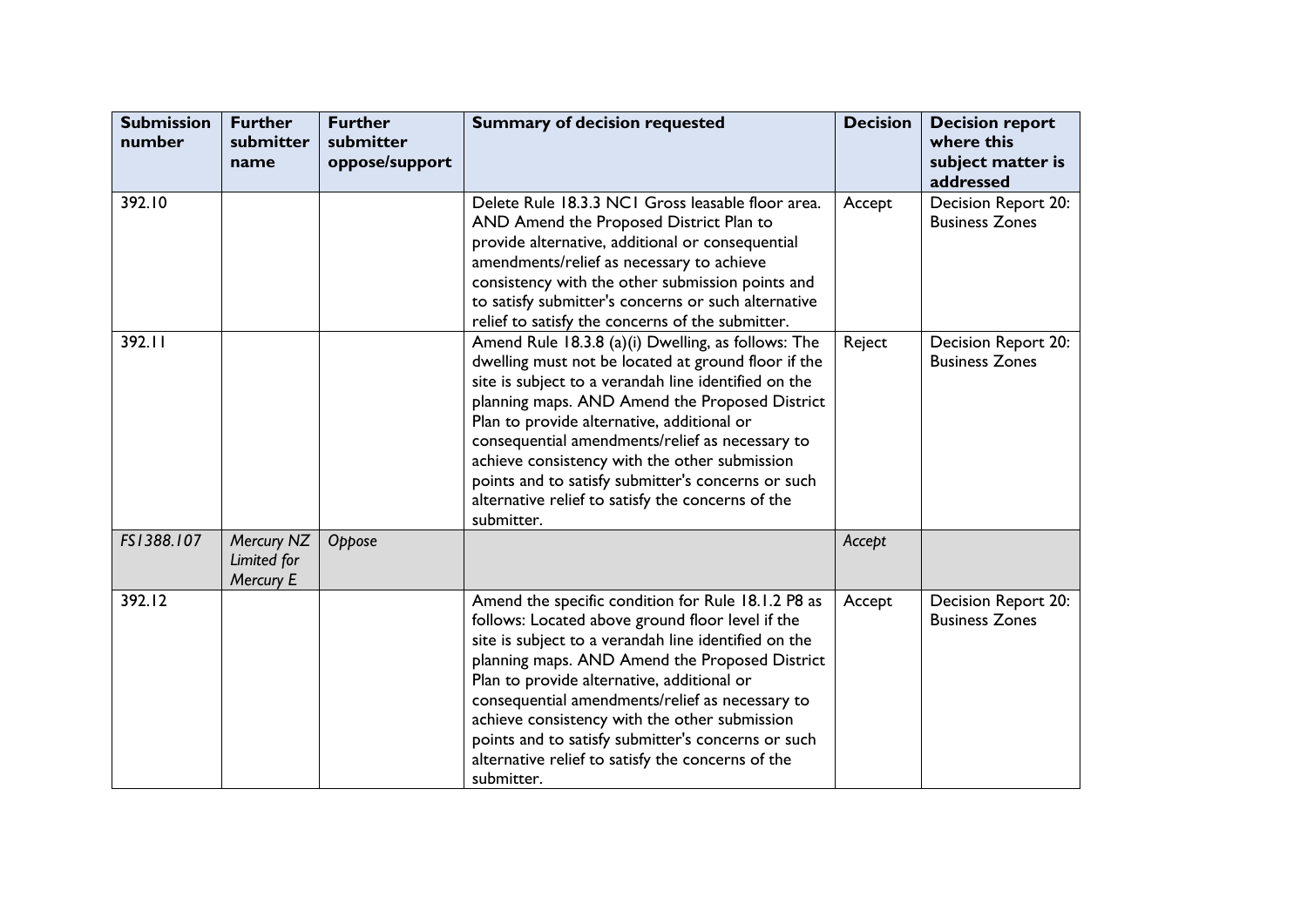| <b>Submission</b><br>number | <b>Further</b><br>submitter<br>name    | <b>Further</b><br>submitter<br>oppose/support | <b>Summary of decision requested</b>                                                                                                                                                                                                                                                                                                                                                                                                                                                                                    | <b>Decision</b> | <b>Decision report</b><br>where this<br>subject matter is<br>addressed |
|-----------------------------|----------------------------------------|-----------------------------------------------|-------------------------------------------------------------------------------------------------------------------------------------------------------------------------------------------------------------------------------------------------------------------------------------------------------------------------------------------------------------------------------------------------------------------------------------------------------------------------------------------------------------------------|-----------------|------------------------------------------------------------------------|
| FS1388.108                  | Mercury NZ<br>Limited for<br>Mercury E | Oppose                                        |                                                                                                                                                                                                                                                                                                                                                                                                                                                                                                                         | Reject          |                                                                        |
| 392.13                      |                                        |                                               | Amend Rule 18.1.3 RD1 condition (b), as follows:<br>The multi-unit development must be located above<br>the ground floor level if the site is subject to a<br>verandah line identified on the planning maps.<br>AND Amend the Proposed District Plan to<br>provide alternative, additional or consequential<br>amendments/relief as necessary to achieve<br>consistency with the other submission points and<br>to satisfy submitter's concerns or such alternative<br>relief to satisfy the concerns of the submitter. | Reject          | Decision Report 20:<br><b>Business Zones</b>                           |
| FS1388.109                  | Mercury NZ<br>Limited for<br>Mercury E | Oppose                                        |                                                                                                                                                                                                                                                                                                                                                                                                                                                                                                                         | Accept          |                                                                        |
| 392.14                      |                                        |                                               | Amend Rule 18.1.5 NC2 Non-Complying<br>Activities, as follows: Residential activity on the<br>ground floor if the site is subject to a verandah line<br>identified on the planning maps. AND Amend the<br>Proposed District Plan to provide alternative,<br>additional or consequential amendments/relief as<br>necessary to achieve consistency with the other<br>submission points and to satisfy submitter's<br>concerns or such alternative relief to satisfy the<br>concerns of the submitter.                     | Reject          | Decision Report 20:<br><b>Business Zones</b>                           |
| FS1388.110                  | Mercury NZ<br>Limited for<br>Mercury E | Oppose                                        |                                                                                                                                                                                                                                                                                                                                                                                                                                                                                                                         | Accept          |                                                                        |
| 392.15                      |                                        |                                               | Amend Rule 18.1.5 NC3 Non-Complying<br>Activities, as follows: A multi-unit development                                                                                                                                                                                                                                                                                                                                                                                                                                 | Reject          | Decision Report 20:<br><b>Business Zones</b>                           |